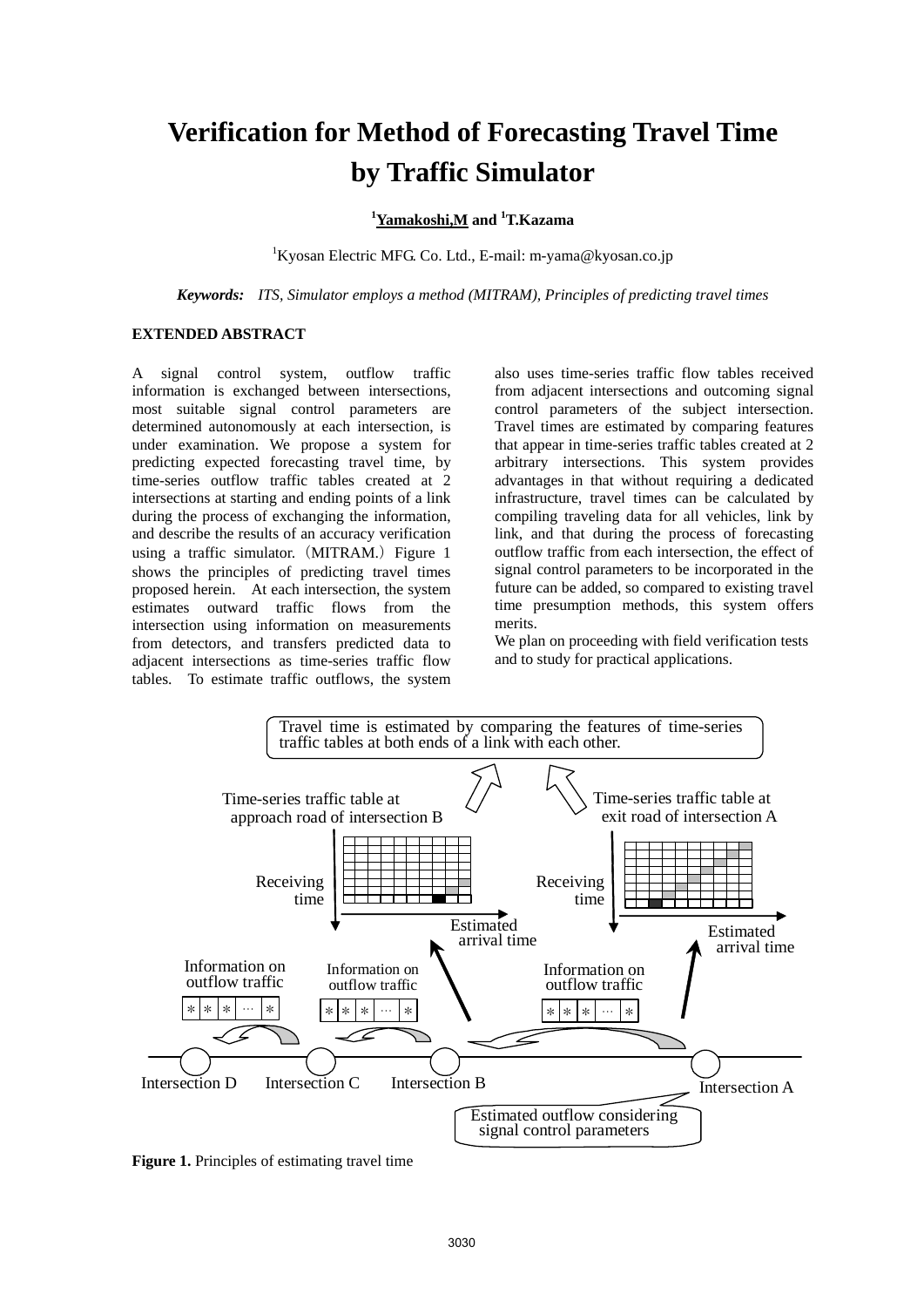## **1. INTRODUCTION**

Normally, information on travel time between upstream point A and downstream point B is provided to users at the upstream point A. In a conventional method of measuring travel time, basically individual vehicle data are matched at two points. In this method, when a vehicle reaches downstream point B, a measurement of travel time is obtained as the time that the vehicle has taken since it passed upstream point A. Therefore, information on travel time, given at upstream point A does not precisely correspond to the timing for a vehicle that received the information upon actually reaching downstream point B. Consequently, if traffic conditions change, a problem occurs with the actual travel time differing from the information provided on travel time.

In the autonomous discrete-type signal control system now under research aiming at practical application, exchanging traffic information between adjacent intersections is examined to compute the most appropriate signal control parameters at each intersection. We propose a method of predicting travel time as traffic information to be exchanged between adjacent intersections, by comparing time-series traffic flow tables created at two points, where the time-series traffic flow table stores estimated outflow traffic from each intersection in a time series, as described below.

In conventional travel time measurements, infrastructure such as vehicle number-reading facilities must be installed to identify individual vehicles, however, according to the main future of a method, travel times can be calculated using only vehicle detectors for controlling signals.

When evaluating such a developed system, and evaluating in the real field, it is actually impossible to carry out the same conditions of exclusion and background data of a disturbance element etc., and objective evaluation is quantitatively difficult for it. Then, it evaluated this time using the traffic simulator.

The used traffic simulator (MITRAM) is a micro simulator which can express the action for every vehicles autonomously using fuzzy operation.

# **2. PRINCIPLES**

## **2.1. General Description Of Travel Time Prediction**

Figure 1 shows the principles of predicting travel times proposed herein. At each intersection, the system estimates outward traffic flows from the intersection using information on measurements

from detectors, and transfers predicted data to adjacent intersections as time-series traffic flow tables. To estimate traffic outflows, the system also uses time-series traffic flow tables received from adjacent intersections and outcoming signal control parameters of the subject intersection. Travel times are estimated by comparing features that appear in time-series traffic tables created at 2 arbitrary intersections.

## **2.2. Creating Time-series Traffic Flow Tables**

Time-series traffic flow tables are created in the following 3 steps at each intersection.

## **Step 1**

The system at an intersection receives time-series traffic flow information from adjacent intersections, and estimates vehicle arrival timings for all approach roads at the intersection for up to several minutes thereafter, also using measurements from detectors at the intersection. Vehicle arrival timings are estimated for the period from the present time until several minutes later.

## **Step 2**

Using signal control parameters that are planned to be used at the subject intersection, it is judged at each timing up to several minutes later whether or not there is a right of way. Vehicles are assumed to cause congestion at an inflow road without a right of way, and vehicles on an approach road with a right of way are processed to leave the intersection.

## **Step 3**

As a result of judgments in Step 2, information on outflow traffic from each exit road is created and transmitted to adjacent intersections. Vehicles entering an approach road are distributed to exit roads, according to the characteristic branching ratios of the intersection.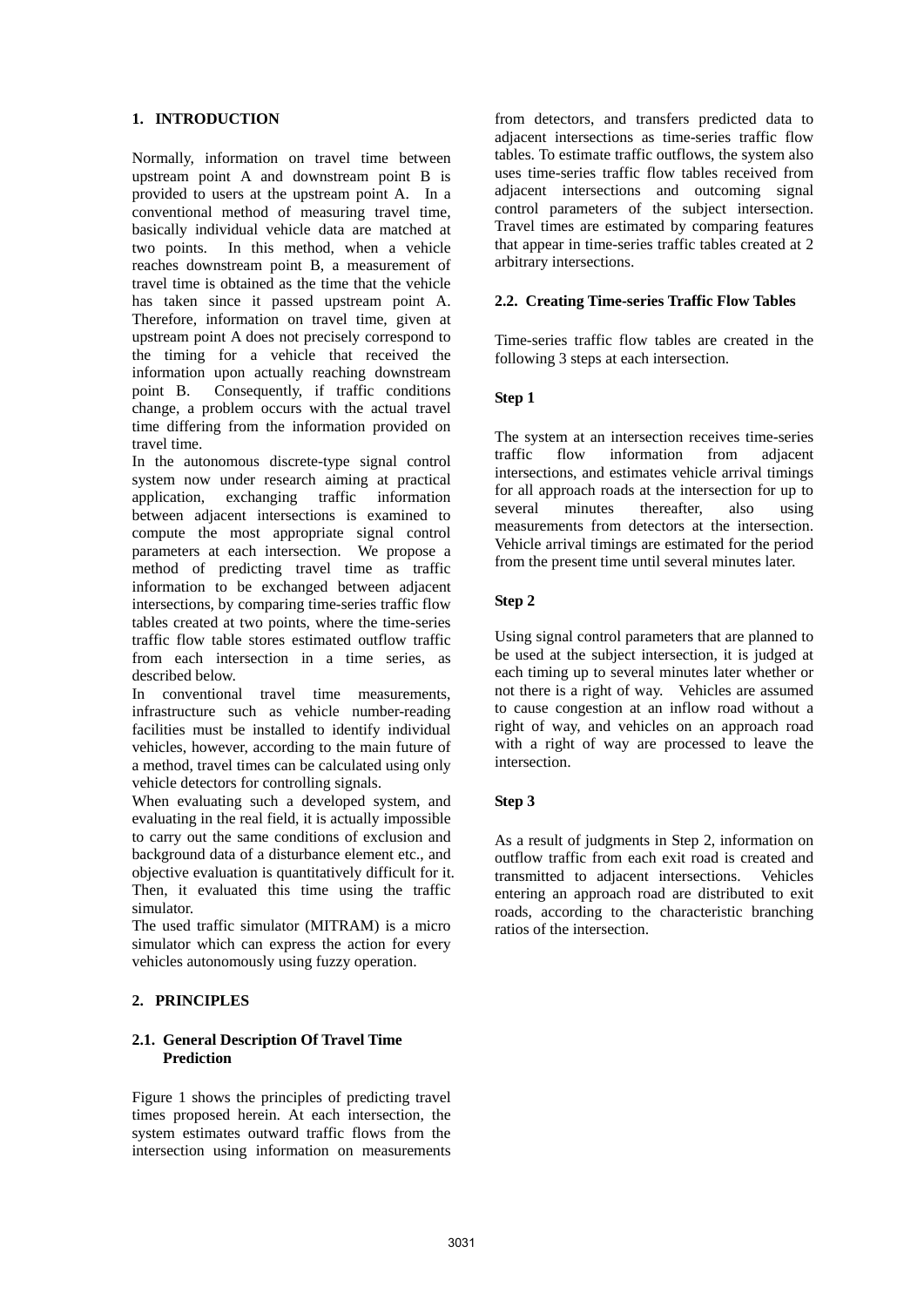

**Figure 1.** Principles of estimating travel time

## **2.3. Estimating Travel Times By Comparing Time-series Traffic Flow Tables At 2 Points**

A characteristic point in a respective time-series traffic flow table, created at start and end points of a section for which travel times are to be calculated, is defined as the point where traffic volume suddenly increases, and is extracted. As shown in Figure 2, the difference between two characteristic points on the time-series table can be defined as the travel time between the points. The rationale of this definition is that the

distribution of traffic flows at an intersection of a trunk road can be represented by a waveform with a peak at the green signal beginning at either intersection, and even after the distribution shifts in the traffic space over time, the original waveform is essentially maintained. Time-series traffic flow tables created at intersections store the number of vehicles planned to pass from the present time until several minutes later, so the coming movement of vehicle fleets between intersections can be predicted.



**Figure 2.** Comparison of characteristic points in time-series traffic tables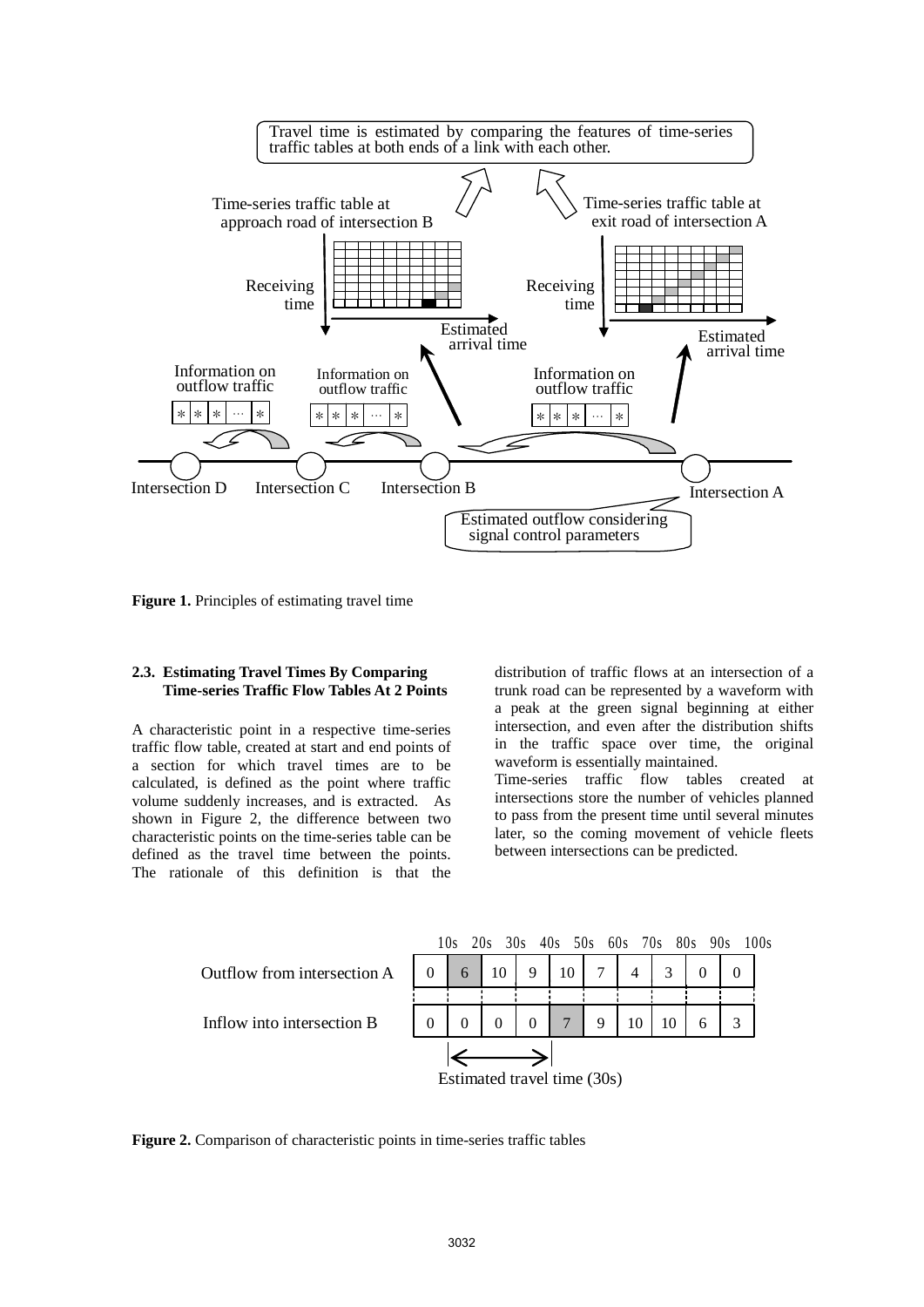#### **2.4. Effects From Signal Awaiting Queues**

If an intersection is included in a section subject to travel time prediction, the effects of signal awaiting queues must be added. In a time-series traffic flow table, the leading end of a vehicle fleet appears as a characteristic point. However, if a signal-awaiting queue emerges at the intermediate intersection, the leading-end vehicle before the queue might not always take the leading-end position after the queue. This phenomenon is shown in Figure 3; in the case of signal waiting, a vehicle group arriving at the intermediate

intersection is absorbed into the trailing end of the waiting queue. After a signal-awaiting time, vehicles subjected to travel time prediction pass the intersection later than the vehicle group.

The time delay from the leading end of a vehicle group in a signal awaiting queue is proportional to the number of vehicles that have collected at the intersection. Because the saturated traffic flow per lane is 1 vehicle/2 seconds, the time delay due to signal waiting is given by

Time delay due to signal waiting = Number of stopping vehicles  $\times$  2 (s)/number of lanes.



**Figure 3.** Formation of vehicle group at signal-awaiting queue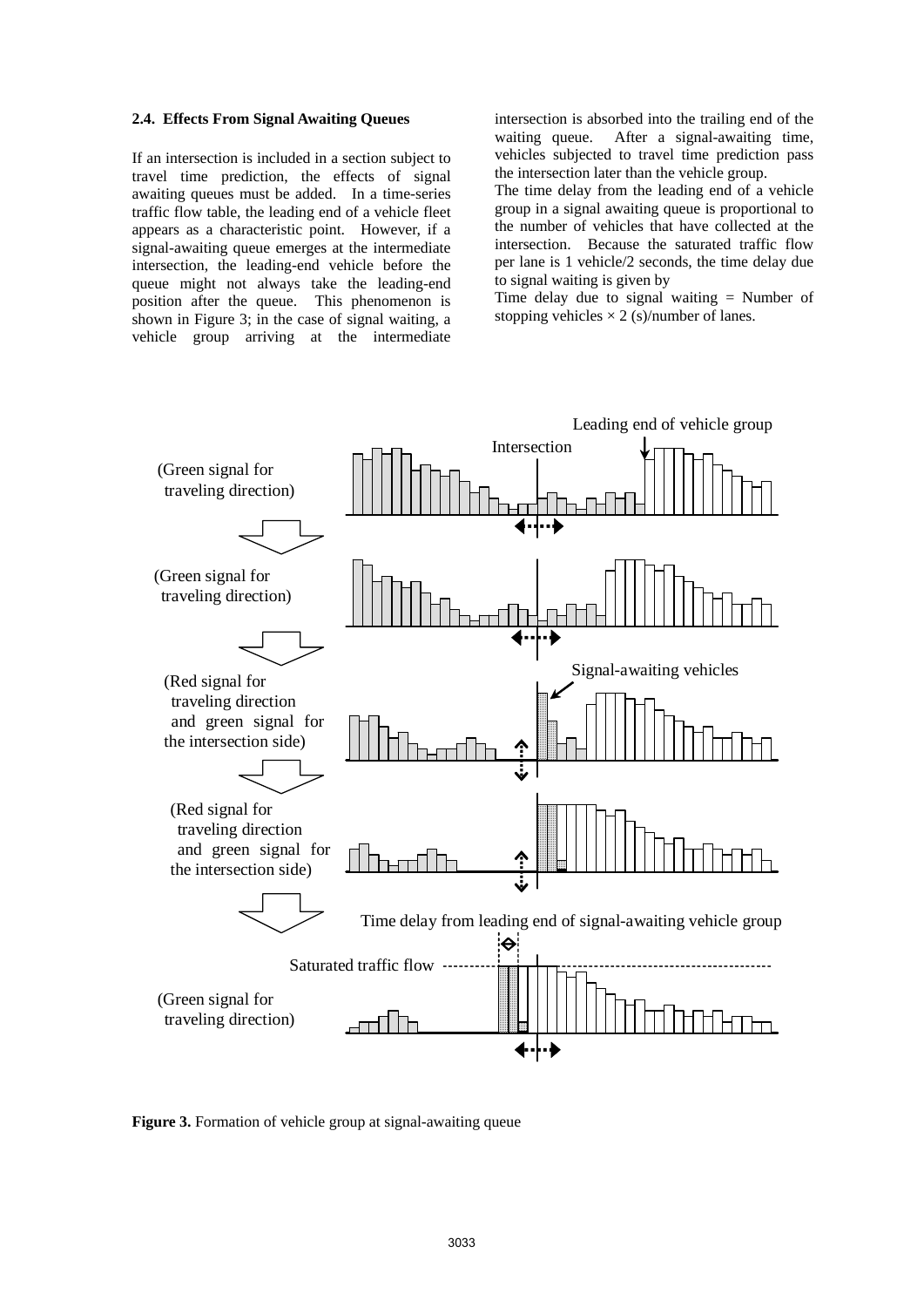### **3. METHOD OF EXPERIMENT**

## **3.1. Model Line**

The model line is shown in Figure 4. The total length is 2,270m with 7 intersections.



#### **Figure 4.** Model line

### **3.2. Experimental System**

The experimental system is shown in Figure 5. Time-series traffic flow tables were exchanged in the computer between intersections, based on data from the detectors for  $6:30 \sim 7:50$  on May 13, 2003 on the model line. The time-series traffic flow tables of intersections A, C, E, and G were compared, and travel times for 3 sections were summed up as predicted travel times. The predicted travel time was calculated every 10 seconds, and the mean time for one minute was defined as an estimation.

In the present experiment, data from detectors were collected from the traffic simulator, which was configured with the model line. The traffic simulator used is a micro-simulator of a tracking type, in which the behavior of a vehicle can be represented in terms of speeding up, slowing down, etc. (1) (2) Intersections in the traffic simulator were operated with signal control parameters that were identical to those at the site. The traffic simulator was validated to be capable of simulating traffic conditions that were essentially the same as those at the site.



**Figure 5.** Experimental system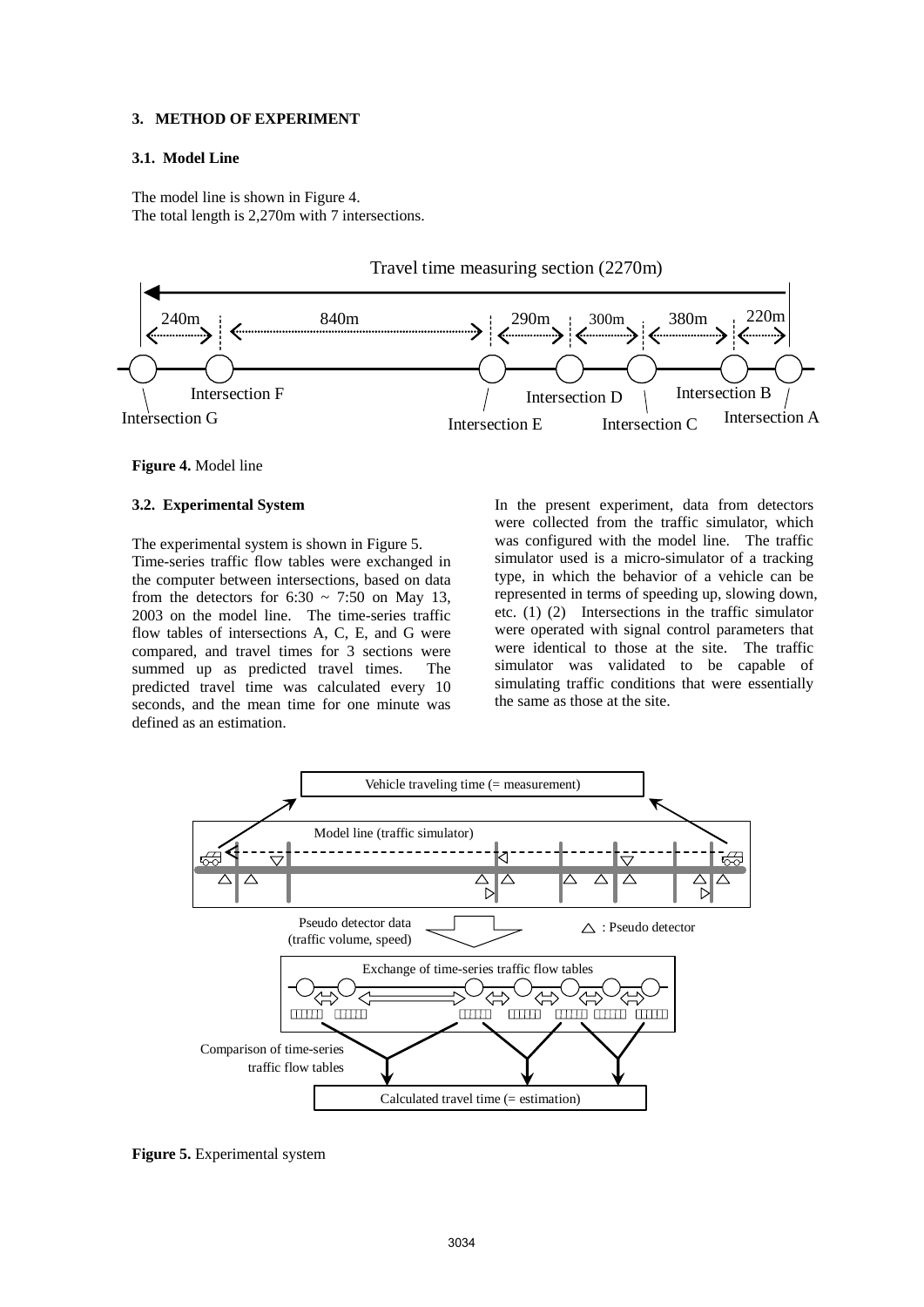#### **3.3. Results Of Experiment**

Figure 6 shows time trends of estimations and measurements of travel time. For measurements,

5-minute mean values were used to avoid variations of travel times among vehicles. Times on the abscissa in Figure 6 were counted from the time a vehicle passed the upstream point.



**Figure 6.** Time trends of travel time

Object times of an evaluation can be classified into three modes depending on traffic conditions. Mode  $6:30 \sim 7:00$  represents a light traffic state, 7:00  $\sim$  7:20 a transition (light traffic  $\gg$ ) congestion), and  $7:20 \sim 7:50$  a congested state. Although measurements differ slightly from estimations in the congested state, estimations might agree quite well with measurements. Table 1 shows error ratios between estimations and measurements.

The results were satisfactory because in any traffic state, mean error ratios of travel times are not more than 3%. Even in varying traffic state, travel time

estimations obtained have satisfactorily high accuracy, for example, during periods with stable traffic conditions.

However, as shown in Figure 6, estimations deviate from measurements during congestion. This might come from a traffic status that could not be predicted from time-series traffic flow tables, because of an unexpected outcome such as the closing of a lane caused by a right turn.

Figure 7 is a scatter diagram showing measured travel times and predicted travel times. The correlation coefficient is 0.96.

| Time period   | Traffic condition              | Mean error ratio $(\%)$ | Max error ratio $(\%)$ |
|---------------|--------------------------------|-------------------------|------------------------|
| $6:30 - 7:00$ | Light traffic                  |                         |                        |
| $7:00 - 7:20$ | Light traffic $\gg$ Congestion |                         | ے . د                  |
| $7:20 - 7:50$ | Congestion                     |                         |                        |

**Table 1.** Prediction accuracies